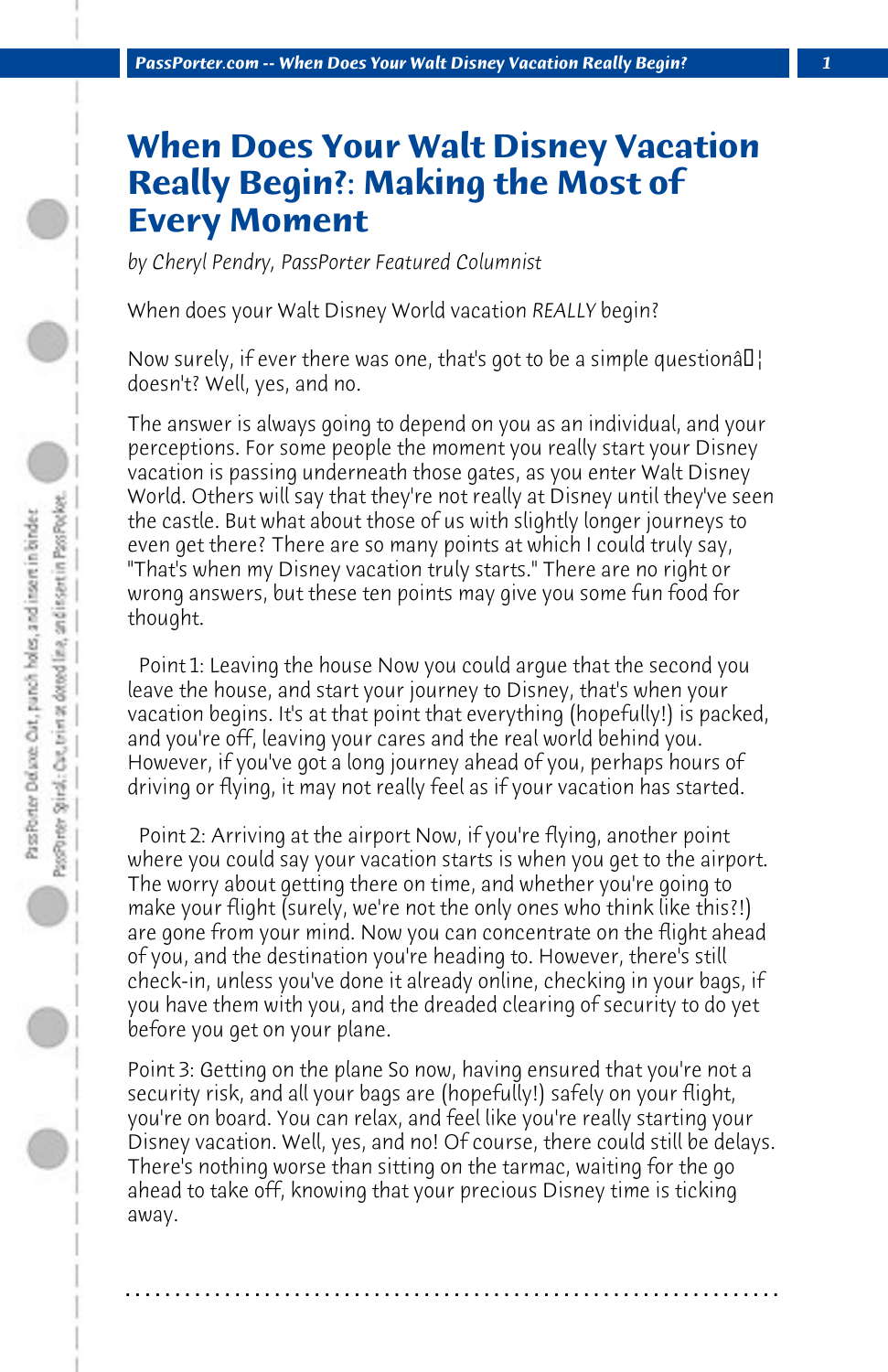Point 4: Take-off Once you get to take-off, perhaps that's the point where you really emerge into your Disney bubble. Now you're in the air, and you're on your way, but of course, you still have a few hours' travel time to get to Disney. In our case, it's nine and-a-half hours, which is essentially a full working day, which can be quite depressing at the start of the flight, knowing you have all that time still ahead of you.

 Point 5: Landing So what about landing? Now you're in Florida, you're in Orlando. You can almost taste the Disney magic! Of course, there's still the taxiing to your gate, getting off the plane, getting your luggage, and for us poor international travellers, we still need to officially be allowed into the country!

 Point 6: Leaving the airport In which case, how about once you get through all of those phases, and are finally outside Orlando International or Sanford International Airport? I know that, for us, the second the doors open to the outside world, and we felt the heat, we know we've arrived! Usually, as we tend to visit in the winter season, it's a shock to the system, but if we've left behind exceptionally cold weather, it's a pleasant shock too! But, you do still have to actually reach Disney.

 Point 7: Passing under those Walt Disney World gates Aah... the moment that so many of us wait for, and dream about. You pass underneath those familiar arches, take a deep sigh, and you  $\&\#39$ ; re back in the Disney bubble, into a magical land, where nothing from reality can trouble you. This is surely where your vacation starts? Well, as you might have guessed by now.... yes and no! You still have to get to your resort, and while it can be a fast process if you have a rental car, or a town car service, if you're on Disney's Magical Express, you may have other stops to make first before you get to your resort.

 Point 8: Arriving at your resort Now you're finally there. Not only are you on Disney property, but you're actually at your resort, waiting to check in, so that's surely the point at which your Disney vacation begins, isn't it? On the flip side, you're not yet in your room, and you're not yet in a Disney park, which brings me to...

 Point 9: Getting into your room Once you step into the room that's going to be your party's home for however many nights you're at Walt Disney World, suddenly you do get that "homey" feeling -- well, at least we do, and I'm sure that's not just because we're Disney Vacation Club members, and are welcomed home. So that's it, surely? Well, there is just one more to cover...

**. . . . . . . . . . . . . . . . . . . . . . . . . . . . . . . . . . . . . . . . . . . . . . . . . . . . . . . . . . . . . . . . . .**